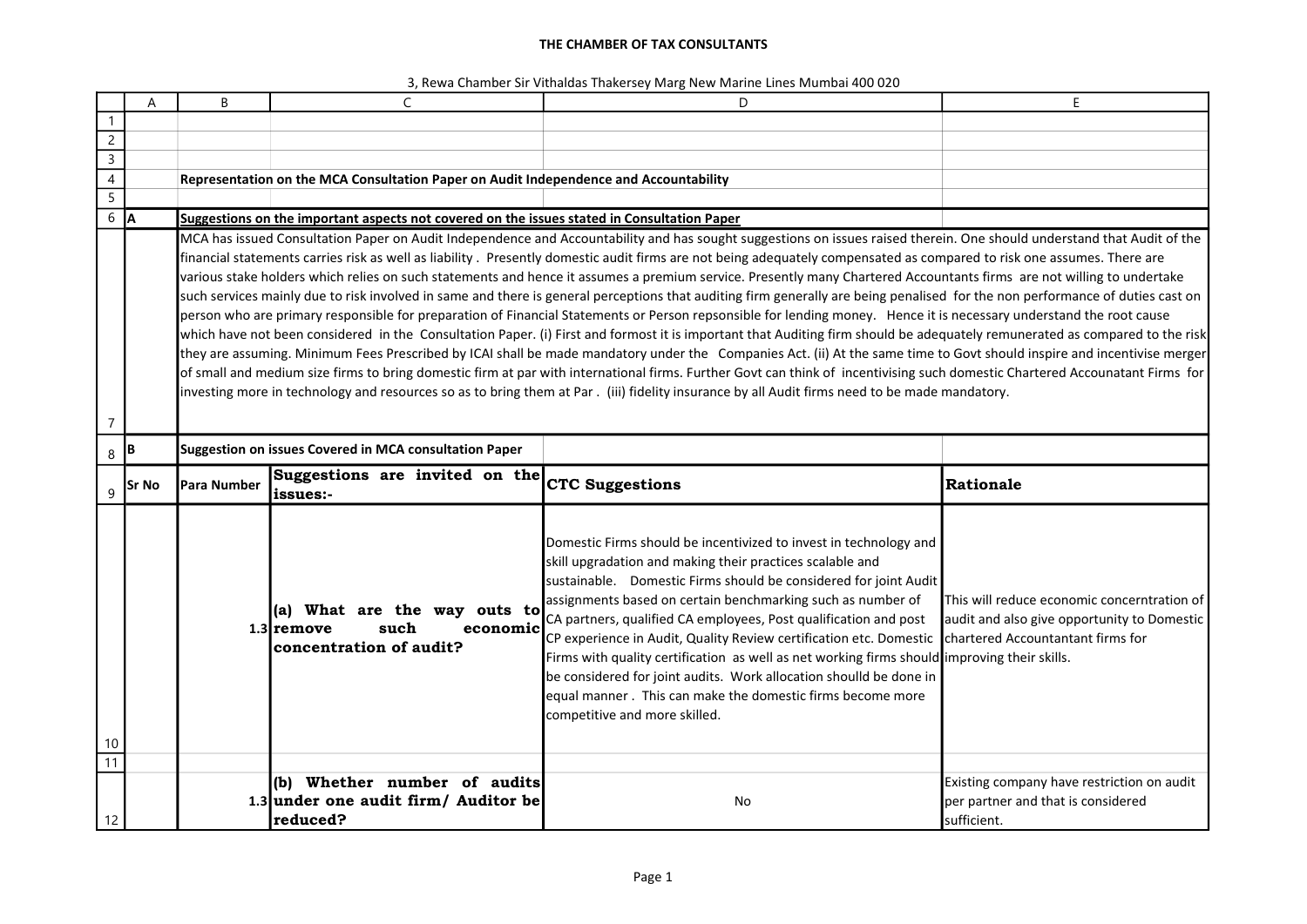|                 | A | B |                                                                                                                                                                | D                                                                                                                                                                                                            | E                                                                                                                                                                                                                                                                                                                                                                                                                                                                 |
|-----------------|---|---|----------------------------------------------------------------------------------------------------------------------------------------------------------------|--------------------------------------------------------------------------------------------------------------------------------------------------------------------------------------------------------------|-------------------------------------------------------------------------------------------------------------------------------------------------------------------------------------------------------------------------------------------------------------------------------------------------------------------------------------------------------------------------------------------------------------------------------------------------------------------|
| 13              |   |   |                                                                                                                                                                |                                                                                                                                                                                                              |                                                                                                                                                                                                                                                                                                                                                                                                                                                                   |
| 14              |   |   |                                                                                                                                                                |                                                                                                                                                                                                              |                                                                                                                                                                                                                                                                                                                                                                                                                                                                   |
| 15              |   |   | Whether the number of<br>(c)<br>partners under one audit firm be<br>reduced or fixed?                                                                          | No                                                                                                                                                                                                           | The Chareterd Acccoutants should have<br>autonomy to decide on number of partners<br>required for their operations.                                                                                                                                                                                                                                                                                                                                               |
| 16              |   |   |                                                                                                                                                                |                                                                                                                                                                                                              |                                                                                                                                                                                                                                                                                                                                                                                                                                                                   |
| 17              |   |   | (d) How the burden of these Big-4<br>can be reduced? Which other<br>audit firms in India are able to<br>compete with them and reduce<br>the workload of Big-4? | More domestic firms should be promoted. Doemstic firm should<br>be incentivized to increase size of the firm. Other way joint audit<br>as well as networking among domestic firms shall also be<br>promoted. | This will make Audit Practice broad based.                                                                                                                                                                                                                                                                                                                                                                                                                        |
| 18              |   |   |                                                                                                                                                                |                                                                                                                                                                                                              |                                                                                                                                                                                                                                                                                                                                                                                                                                                                   |
| 19              |   |   | Are the auditors in listed<br>le).<br>separate panel<br>of<br>auditors auditor.<br>prepared by NFRA                                                            | companies be appointed from a No. There is no need to create separate panel for appointment of selection of an Audit Firm by the Audit                                                                       | Creation of Panel is against the principle of<br>ease of doing business in India. Further, it<br>may lead to more red tapism and<br>favouritism. Such restrictions may impose<br>unnecessary and artificial limitations on<br>Committee. The Audit Committee can select<br>the Audit firm based on various criteria such<br>as Size of the firm, number of Qualified<br>employees, quality review process<br>completed, experience, Strength of the<br>lfirm etc. |
| $\overline{20}$ |   |   |                                                                                                                                                                |                                                                                                                                                                                                              |                                                                                                                                                                                                                                                                                                                                                                                                                                                                   |
| $\overline{21}$ |   |   |                                                                                                                                                                |                                                                                                                                                                                                              |                                                                                                                                                                                                                                                                                                                                                                                                                                                                   |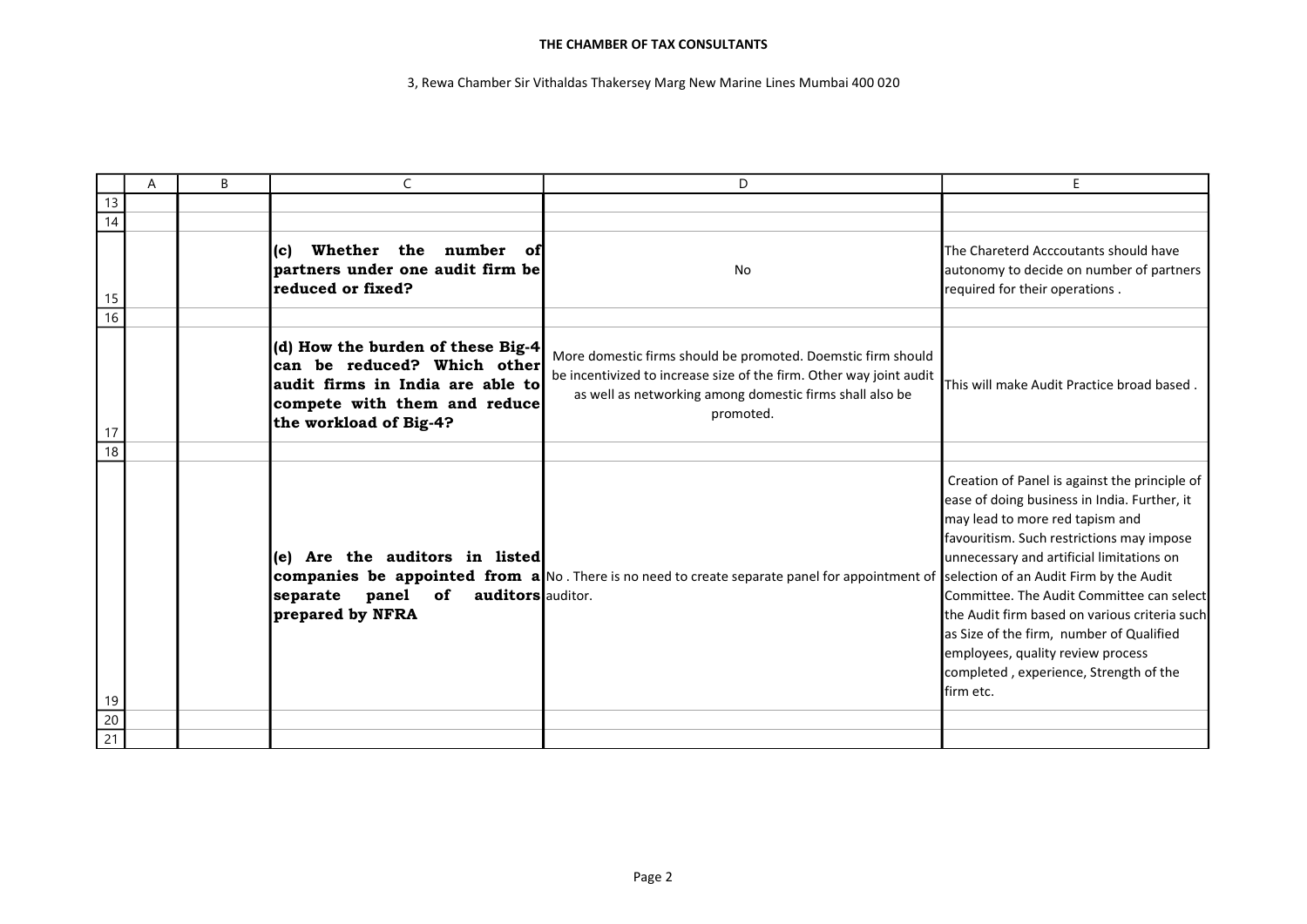|    | A | B | C                                                                                                                                                                                                    | D                                                                                                                                                                                                                                                                                                                                                                                                                                                                                                                                                                                         | E.                                                                                                                                                                                                                                                                                                                                                                                                                                                                                                                                                                                                                                                                                                                                                                                                                   |
|----|---|---|------------------------------------------------------------------------------------------------------------------------------------------------------------------------------------------------------|-------------------------------------------------------------------------------------------------------------------------------------------------------------------------------------------------------------------------------------------------------------------------------------------------------------------------------------------------------------------------------------------------------------------------------------------------------------------------------------------------------------------------------------------------------------------------------------------|----------------------------------------------------------------------------------------------------------------------------------------------------------------------------------------------------------------------------------------------------------------------------------------------------------------------------------------------------------------------------------------------------------------------------------------------------------------------------------------------------------------------------------------------------------------------------------------------------------------------------------------------------------------------------------------------------------------------------------------------------------------------------------------------------------------------|
| 22 |   |   | Whether the home grown<br>$\mathbf{f}$<br>Indian audit firms are equipped<br>with the audit procedures, audit<br>tools, manpower capacity to<br>handle the<br>audit<br>of<br>large<br>organisations? | Yes. It is necessary to make Audit make more competitive and<br>follow international practices. For this purpose the domestic<br>firms should be incentivized for continuing education initiatives,<br>investment in technology, and skill upgradation. Domestic Firms<br>should also be incentivised to undertake effective secondment<br>programs for qualified chartered accountants with large national<br>and international audit firms. Such programs need to be<br>structured with appropriate checks and balances to avoid the risks<br>of solicitation of resources and clients. | It is suggested that Audit firms should be<br>required to follow Qualty Review Processs<br>land Certification which ensures that firms<br>are capable of conducting audit.                                                                                                                                                                                                                                                                                                                                                                                                                                                                                                                                                                                                                                           |
| 23 |   |   | Non Audit Services not to be taken by<br><b>Auditors</b>                                                                                                                                             |                                                                                                                                                                                                                                                                                                                                                                                                                                                                                                                                                                                           |                                                                                                                                                                                                                                                                                                                                                                                                                                                                                                                                                                                                                                                                                                                                                                                                                      |
| 24 |   |   | among the auditors can be increased?                                                                                                                                                                 | What more non-audit services can be There are restrictions under the Companies Act and hence no<br>2.4 included in the list? How the self-regulation changes reugired. However it is important to provide guidance on<br>what can be considered as Management Services.                                                                                                                                                                                                                                                                                                                   | The primary responsibility of seeking non-<br>audit services rests with the Audit<br>Committees / Board of Directors of<br>companies. If the Audit Committee selects<br>a non-audit service provider who happens<br>to be the statutory auditor, the Audit<br>Committee should seek effective china-wall<br>/ separation of audit & non-audit teams and<br>adherence to strict confidentiality<br>principles. The existing provisions of the<br>Companies Act are adequate in providing<br>the safeguards and laying down the<br>responsibility matrix for provision of non<br>audit services . In addition to this ICAI<br>guidelines states that remuneration of Non<br>laudit services should not exceed the audit<br>fee. These provisions are adequate to<br>ensure auditor independence and<br>accountability. |
| 25 |   |   | Joint Audits                                                                                                                                                                                         |                                                                                                                                                                                                                                                                                                                                                                                                                                                                                                                                                                                           |                                                                                                                                                                                                                                                                                                                                                                                                                                                                                                                                                                                                                                                                                                                                                                                                                      |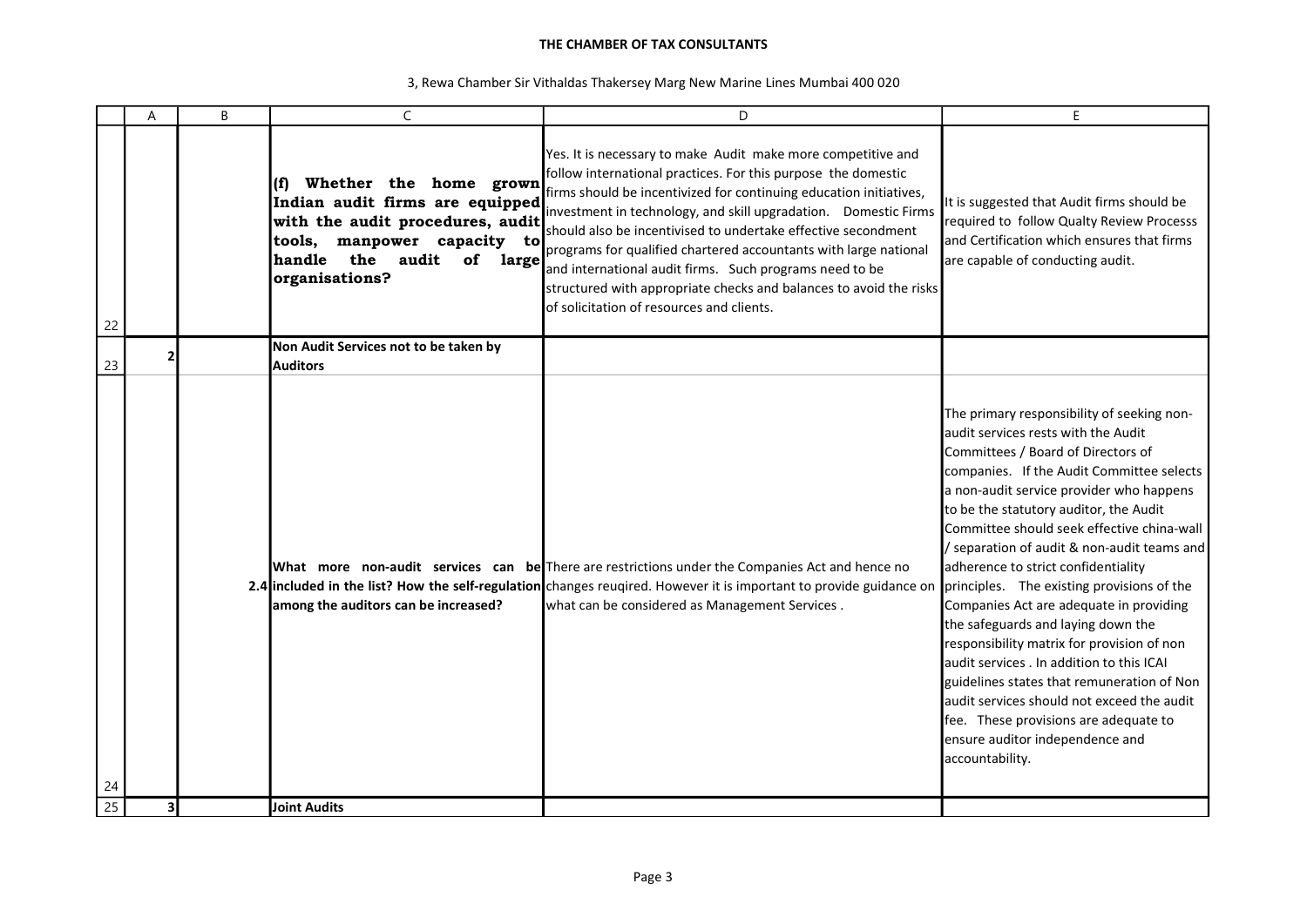|                       | Α | B   |                                                                                                                                                                                                                                                                                                             | D                                                                                                                                                                                                                                                                                                          | E.                                                                                                                                                                                                                                                                                                                                                                                                                                                                                                                                                                                                |
|-----------------------|---|-----|-------------------------------------------------------------------------------------------------------------------------------------------------------------------------------------------------------------------------------------------------------------------------------------------------------------|------------------------------------------------------------------------------------------------------------------------------------------------------------------------------------------------------------------------------------------------------------------------------------------------------------|---------------------------------------------------------------------------------------------------------------------------------------------------------------------------------------------------------------------------------------------------------------------------------------------------------------------------------------------------------------------------------------------------------------------------------------------------------------------------------------------------------------------------------------------------------------------------------------------------|
| 26<br>$\overline{27}$ |   | 3.4 | Whether the Joint Audit should be made<br>should be<br>companies?                                                                                                                                                                                                                                           | mandatory for bigger companies? What Mandatory appointment of joint auditors can be considered for<br>threshold for the bigger entities with annual turnover threshold of Rs. 1000 crore.                                                                                                                  | For smaller companies it will not be cost<br>effective to have joint audits                                                                                                                                                                                                                                                                                                                                                                                                                                                                                                                       |
| 28                    |   |     | Mandatory Comment of Holding Company's<br>Auditor on account of Subsidiary Companies                                                                                                                                                                                                                        |                                                                                                                                                                                                                                                                                                            |                                                                                                                                                                                                                                                                                                                                                                                                                                                                                                                                                                                                   |
| 29                    |   |     | Accordingly, as the layering of subsidiaries<br>have also been lessen, the comments are<br>invited on the issue as to whether the<br>4.3 holding company's auditor must also review<br>the working papers of auditor of subsidiary<br>and make mandatory comment on the<br>account of subsidiary companies. | (i) Present Standard on Auditing Practices SA 600 is adequate in<br>dealing with demarcating the responsibility between the auditors<br>and should continue to apply (ii) The Statutory Auditors of each<br>Subsidiary company should be subjected to Quality Review<br>Control Process and Certification. | This may create conflict of opinion . Further<br>it will result in duplication of effort and<br>would not add value. Present SA 600 is<br>sufficient to take care of such situation . If<br>the quality of the Auditor of the Component<br>is maintained then Parent Company Auditor<br>should be in a position to rely on their<br>work. Company Auditors Report Order 2020<br>(CARO) requires reporting of any adverse<br>remark by component auditor to be<br>repeated in Consolidated Audit Report of<br>the Parent Company . This will help in giving<br>information to the the stakeholder. |
| 30                    |   |     | <b>Methodology for creation and Maintenance</b><br>of proposed Paenl of Auditors                                                                                                                                                                                                                            |                                                                                                                                                                                                                                                                                                            |                                                                                                                                                                                                                                                                                                                                                                                                                                                                                                                                                                                                   |
| 31                    |   |     | Accordingly, the suggestions are invited<br>on the feasibility of creation and<br>maintenance of panel of auditors for Non-<br>5.2 Government Companies (Both Listed,<br>Unlisted and Private Companies). What<br>methodology can be adopted for creation<br>of such panel of auditors?                     | It is not advisable to create and maintain Panel of Auditors for<br>Non Government Companies Listed as well Non Listed companies                                                                                                                                                                           | We do have Peer Review and Quality<br>Control Procedure and certification in place<br>and hence there is no need for creation and<br>maintenance of Auditors. Audit<br>Committee should be given power to select<br>Audit firm based on requisite Criteria laid<br>down . Further creation of Panel may result<br>red tapism and is also against the<br>principle of ease of doing business.                                                                                                                                                                                                      |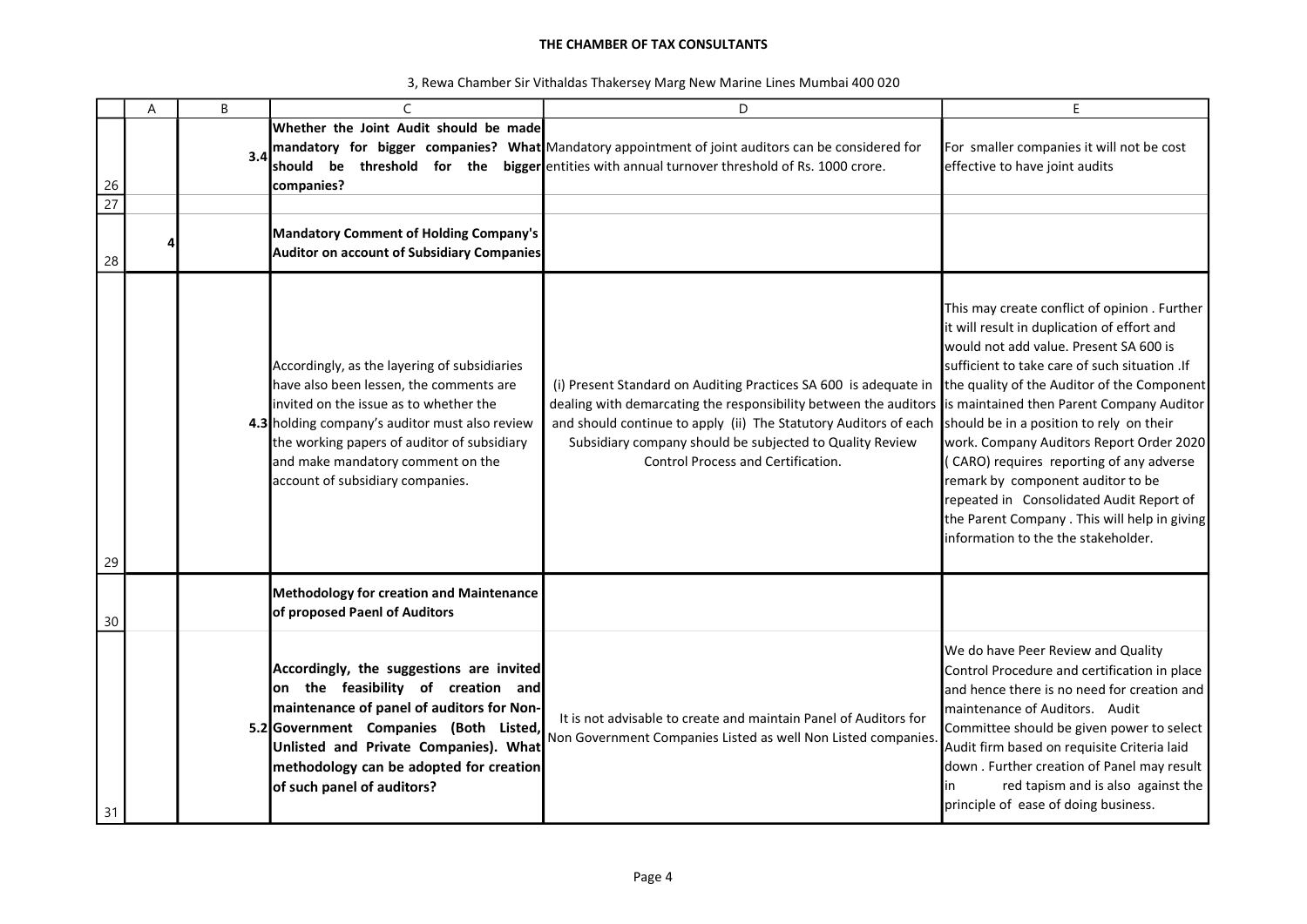|  |  | 3, Rewa Chamber Sir Vithaldas Thakersey Marg New Marine Lines Mumbai 400 020 |
|--|--|------------------------------------------------------------------------------|
|--|--|------------------------------------------------------------------------------|

|    | A | B   | C                                                                                                                                                                                                                                                                                                                                                                                                             | D                                     | E                                                                                                                                                                                                                                                                                                                                                                                                                                               |
|----|---|-----|---------------------------------------------------------------------------------------------------------------------------------------------------------------------------------------------------------------------------------------------------------------------------------------------------------------------------------------------------------------------------------------------------------------|---------------------------------------|-------------------------------------------------------------------------------------------------------------------------------------------------------------------------------------------------------------------------------------------------------------------------------------------------------------------------------------------------------------------------------------------------------------------------------------------------|
| 32 | 6 |     | Audit engagement letter-where mandated<br>and assessment of its utility and mis use.                                                                                                                                                                                                                                                                                                                          |                                       |                                                                                                                                                                                                                                                                                                                                                                                                                                                 |
| 33 |   | 6.2 | Accordingly, the suggestions are invited<br>to see the possibility of taking audit<br>engagement letter on record along with<br>ADT-1 to see if the same is not in<br>violation of section 144 of the Act i.e, Non-<br>audit services are not there in audit<br>engagement letter. Also comments on<br>further use of such engagement letter to<br>enhance the independence of the auditor<br>lare solicited. | Not required.                         | There will be separate letter for each<br>engagement. Further many times certain<br>egagments takes place much later on<br>.Hence it will not be feasible to attach all<br>engagement letter with ADT1.                                                                                                                                                                                                                                         |
| 34 |   |     | Utilisation of borrowed funds - Concurrent<br><b>Audits</b>                                                                                                                                                                                                                                                                                                                                                   |                                       |                                                                                                                                                                                                                                                                                                                                                                                                                                                 |
| 35 |   | 7.4 | Accordingly, the suggestions are invited<br>as to whether the concurrent audit is to<br>be made mandatory in big listed<br>companies and what points should be<br>included in the checklist to be developed<br>in company audit in this regard. What<br>should be the threshold for big listed<br>companies for this purpose?                                                                                 | We do not recommend Concurrent Audit. | Statutory Auditor is required to comment<br>on the utilisation of borrowed funds under<br>Company's Auditors' Reporting Order 2020.<br>Too much regulatory regime for auditing<br>professsion will create bottlenecks in<br>system and may not yield desired result.<br>Further one need to understand that it is<br>the primary responsibility of lender to<br>monitor such loans and putting onus on<br>Auditor will not resolve the problem. |
| 36 | я |     | Restriction on Number of Audit firms a, a<br>group (Big 4) can have in whole India                                                                                                                                                                                                                                                                                                                            |                                       |                                                                                                                                                                                                                                                                                                                                                                                                                                                 |
| 37 |   | 8.3 | Whether number of audits under one<br>audit firm/ Auditor be reduced? Whether<br>the number of partners under one audit<br>firm be reduced or fixed?                                                                                                                                                                                                                                                          | No.                                   | Present regulations are sufficient to take<br>care of the same.                                                                                                                                                                                                                                                                                                                                                                                 |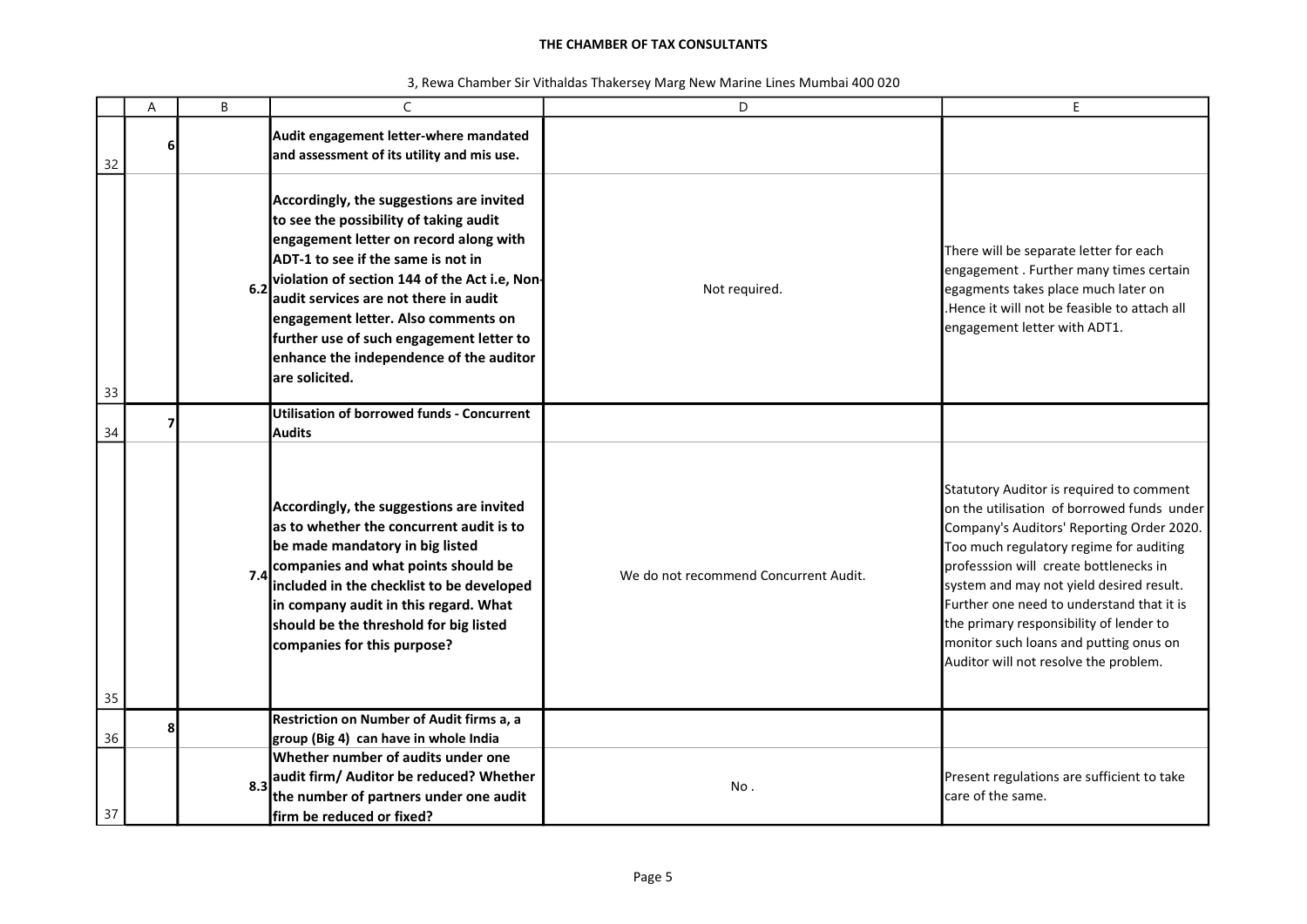|    | A  | B | $\mathsf{C}$                                                                                                                                                                                                                                        | D            | E                                                                                                                                                                                                                                                                                                                                                                                                                        |
|----|----|---|-----------------------------------------------------------------------------------------------------------------------------------------------------------------------------------------------------------------------------------------------------|--------------|--------------------------------------------------------------------------------------------------------------------------------------------------------------------------------------------------------------------------------------------------------------------------------------------------------------------------------------------------------------------------------------------------------------------------|
| 38 |    |   | Disclosure/requirement on probability of<br>default? - On Lines with Credit Rating<br><b>Agencies</b>                                                                                                                                               |              |                                                                                                                                                                                                                                                                                                                                                                                                                          |
| 39 |    |   | Accordingly, in order to reduce the NPAs<br>and defaulters of loan payments, the<br>9.4 suggestions are invited as to whether<br>such kind of disclosures are required to be<br>made by the Auditor in his Audit Report?<br>If yes, in what manner? | Not required | It is not possible to ascertain probability of<br>default by the Auditors and therfore it will<br>be subjective assessment . It is the area of<br>lender. There is already auditing standard<br>in place where Auditor is required to<br>comment if the company is no longer a<br>going concern. It is appropriately captured<br>by the MCA consultative paper that it is the<br>responsibility of Credit Rating Agency. |
| 40 | 10 |   | <b>Unlisted Company whose Parent Company</b><br>is listed company will also require<br>submitting quarterly returns to SEBI.                                                                                                                        |              |                                                                                                                                                                                                                                                                                                                                                                                                                          |
| 41 |    |   | On similar line, the suggestions are<br>invited as to whether unlisted company<br>10.2 whose parent company is a listed<br>company should also require submitting<br>quarterly returns to SEBI.                                                     | <b>No</b>    | As such listed companies are required to<br>disclose consolidated financial results on<br>quarterly basis and therfore for all material<br>component they will be taking review/ audit<br>report from respective auditors as<br>prescribed under LODR. We suggest that<br>regulatory overreach should be avoided.                                                                                                        |
| 42 | 11 |   | Development of a composite Audit Qulaity<br>Index toimprove accountability of Auditors<br>land Audit Firms.                                                                                                                                         |              |                                                                                                                                                                                                                                                                                                                                                                                                                          |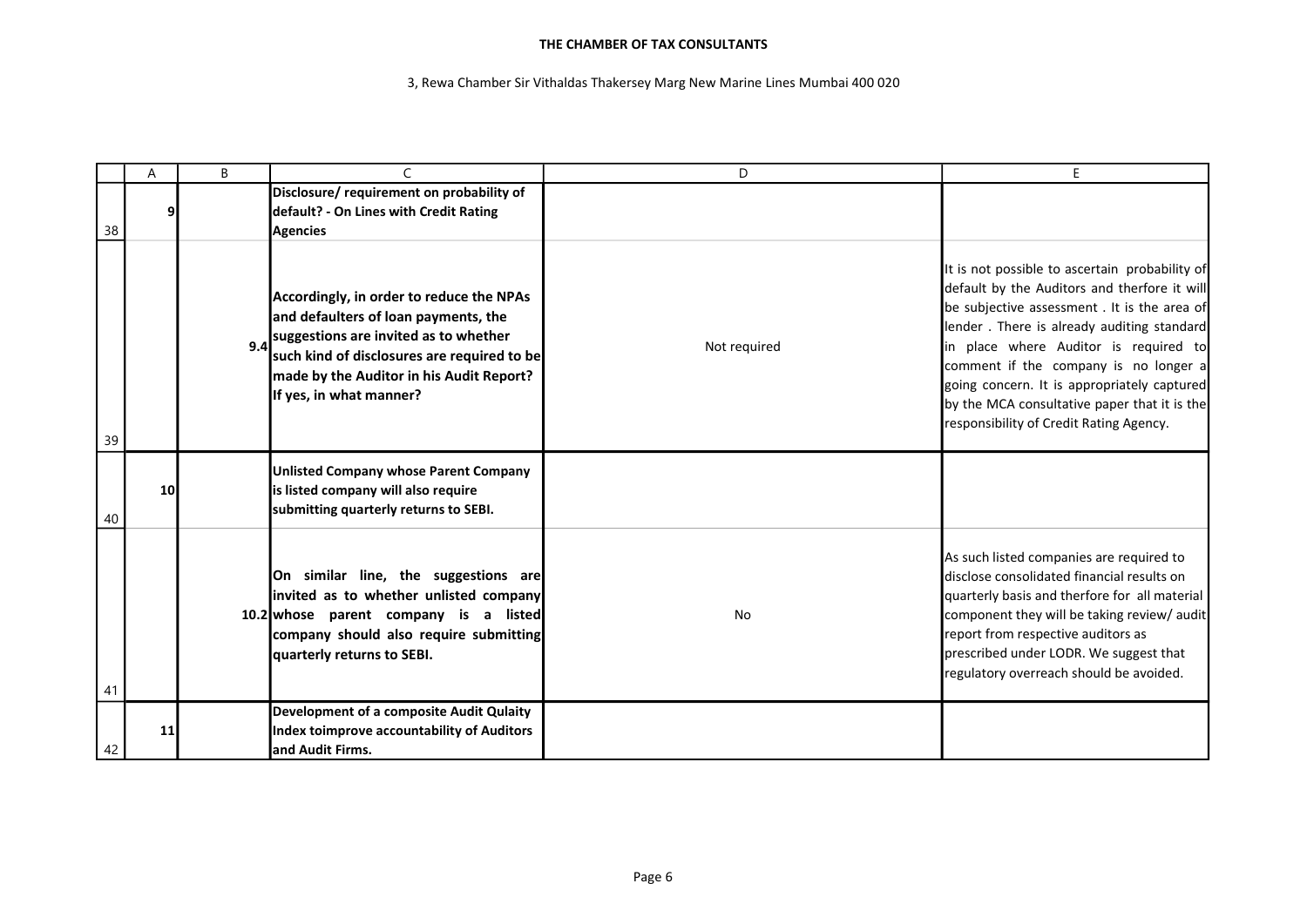|                 | A  | B    | $\mathsf{C}$                                                                                                                                                                                                                                                                                                                     | D                   | E                                                                                                                                                                                                                                                                                                                                                                                                                                                                                                                                                                                                                                                                                                                    |
|-----------------|----|------|----------------------------------------------------------------------------------------------------------------------------------------------------------------------------------------------------------------------------------------------------------------------------------------------------------------------------------|---------------------|----------------------------------------------------------------------------------------------------------------------------------------------------------------------------------------------------------------------------------------------------------------------------------------------------------------------------------------------------------------------------------------------------------------------------------------------------------------------------------------------------------------------------------------------------------------------------------------------------------------------------------------------------------------------------------------------------------------------|
|                 |    |      | Accordingly, in order to increase the                                                                                                                                                                                                                                                                                            |                     |                                                                                                                                                                                                                                                                                                                                                                                                                                                                                                                                                                                                                                                                                                                      |
|                 |    |      | quality of audit and have an objective                                                                                                                                                                                                                                                                                           |                     |                                                                                                                                                                                                                                                                                                                                                                                                                                                                                                                                                                                                                                                                                                                      |
|                 |    |      | mechanism to ascertain the quality,                                                                                                                                                                                                                                                                                              |                     | There Auditing and Accounting standrad in                                                                                                                                                                                                                                                                                                                                                                                                                                                                                                                                                                                                                                                                            |
|                 |    |      | suggestions are invited<br>on what                                                                                                                                                                                                                                                                                               |                     | place to take care of quality.<br>Under the                                                                                                                                                                                                                                                                                                                                                                                                                                                                                                                                                                                                                                                                          |
|                 |    |      | 11.4 qualitative and quantitative parameters                                                                                                                                                                                                                                                                                     | It is not required. | present laws, regulators can inspect the                                                                                                                                                                                                                                                                                                                                                                                                                                                                                                                                                                                                                                                                             |
|                 |    |      | should be included in such an index, how                                                                                                                                                                                                                                                                                         |                     | Audit Quality and therefore there is no                                                                                                                                                                                                                                                                                                                                                                                                                                                                                                                                                                                                                                                                              |
|                 |    |      | they should be measured, and which all                                                                                                                                                                                                                                                                                           |                     | need to have any additional parameters.                                                                                                                                                                                                                                                                                                                                                                                                                                                                                                                                                                                                                                                                              |
|                 |    |      | companies should this be mandated for.                                                                                                                                                                                                                                                                                           |                     |                                                                                                                                                                                                                                                                                                                                                                                                                                                                                                                                                                                                                                                                                                                      |
| 43              |    |      | What should be the thresholds for such                                                                                                                                                                                                                                                                                           |                     |                                                                                                                                                                                                                                                                                                                                                                                                                                                                                                                                                                                                                                                                                                                      |
| $\overline{44}$ |    |      | companies?                                                                                                                                                                                                                                                                                                                       |                     |                                                                                                                                                                                                                                                                                                                                                                                                                                                                                                                                                                                                                                                                                                                      |
|                 |    |      | <b>Strengthening Deterrence of Conducting</b>                                                                                                                                                                                                                                                                                    |                     |                                                                                                                                                                                                                                                                                                                                                                                                                                                                                                                                                                                                                                                                                                                      |
|                 | 12 |      | improper audit by inspection of Audit                                                                                                                                                                                                                                                                                            |                     |                                                                                                                                                                                                                                                                                                                                                                                                                                                                                                                                                                                                                                                                                                                      |
| 45              |    |      | engagements                                                                                                                                                                                                                                                                                                                      |                     |                                                                                                                                                                                                                                                                                                                                                                                                                                                                                                                                                                                                                                                                                                                      |
| 46              |    | 12.4 | Accordingly, suggestions are invited on<br>feasibility and mechanism of this<br>inspection of audit engagements, manner<br>and basis of selection of companies for<br>such an inspection, agency which must<br>undertake the same, whether audit firm<br>inspections<br>llevel<br>also<br>may<br>be<br>incorporated in this etc. | No.                 | Present laws are sufficient enough to deal<br>with the audit engagement inspection. All<br>regulators have adequate powers in this<br>behalf. Under the Companies Act, the<br>Auditors are already brought within the<br>purview of class actions suits. Further, ICAI<br>has quality Review Process and certification<br>las well as Peer Ryeiw Process in Place.<br>Hnece separate mechanism is not required.<br>The audit function is the most time<br>consuming, least remunerative and<br>considered to be the sole assurance for the<br>economy for all perils. Any additional<br>provisions which are perceived to be more<br>draconian will only discourage the CAs from<br>taking up any audit assignments. |
| 47              | 13 |      | <b>Resignation of Auditors</b>                                                                                                                                                                                                                                                                                                   |                     |                                                                                                                                                                                                                                                                                                                                                                                                                                                                                                                                                                                                                                                                                                                      |